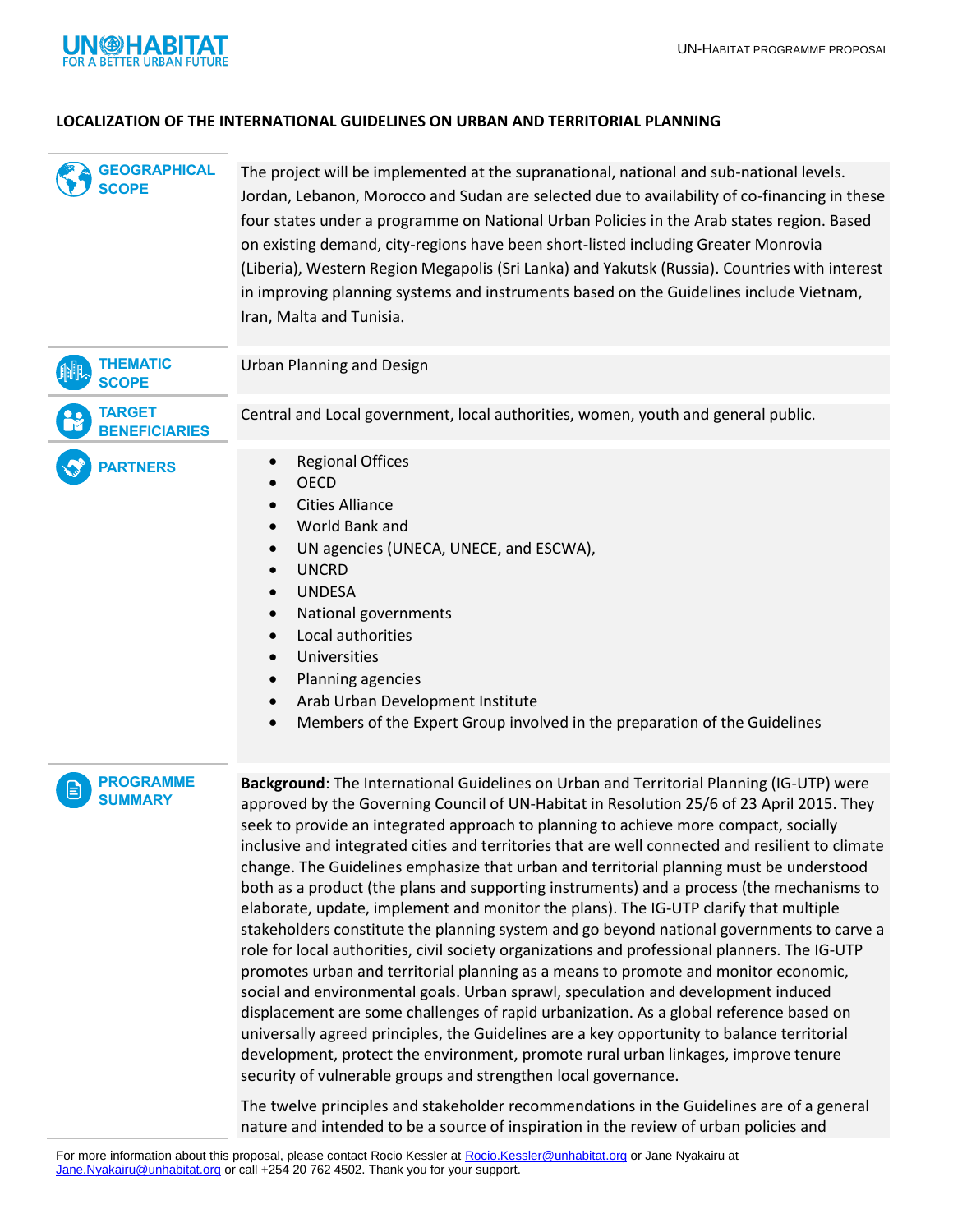

territorial planning frameworks. While the Guidelines serve as a compass, it is necessary to develop more specific knowledge on how to operationalize them. UN Habitat finds that without allocation of adequate and dedicated resources to the localization of these Guidelines, the translation of the Guidelines from paper to action will remain a challenge. While the Guidelines comprehensively cover a range of both process and outcome indicators of sustainable planning, they need to be further unpacked to guide practical adjustments in the planning system.

**Goals and Objectives:** The IG-UTP programme has potential to work at all levels as needed in specific contexts:

- At the global level, it would focus on knowledge management, exchange of experience, tool development, monitoring and reporting;
- At the regional level, it would focus on awareness raising, comparative evaluations, policy dialogue and capacity development;
- At the country and city-region level, it would focus on the national and sub-national adaptation of the IG-UTP, the review and adjustment of the legal and regulatory framework, and the application of the adapted Guidelines to concrete city situations.



# *Specify (about 70 words)*

- *UN-Habitat's role and added value to the proposed programme*
- *demonstrate organization's capacity based on past experience and achievement in relevant areas with examples of countries and results achieved in the past*



## **Tool Development**

Collective international knowledge enhanced through two new global tools developed on Urban and Territorial Planning (UTP)

- Develop the IG-UTP Country Handbook to guide the localization of the Guidelines with an inventory of tools at four scales (neighbourhoods, municipal, metropolitan, national)
- Develop a teaching resource based on the Guidelines (and the IG-UTP Compendium of Inspiring Practices) for use in universities with strong urban policy and/or planning programmes (Deakin University, Sciences Po, ITMO University, IHS etc.)

## **Capacity Building**

Policy dialogue activated and capacities strengthened in one sub-region

- Activity 2.1 Develop and deliver a training on integrated, inclusive and balanced territorial development through National Urban Policies in the Arab states subregion
- Activity 2.2 Align the development of various training packages within the Urban Planning and Design Branch with the Guidelines and develop a module to train planners working in government

## **Technical Assistance**

Technical Assistance for review of planning instruments and governance in at least one cityregion and one country

 Provide technical assistance for assessment of urban and regional plan(s) through the IG-UTP lens (eg. quick review of Western Megapolis Plan at the launch of IG-UTP